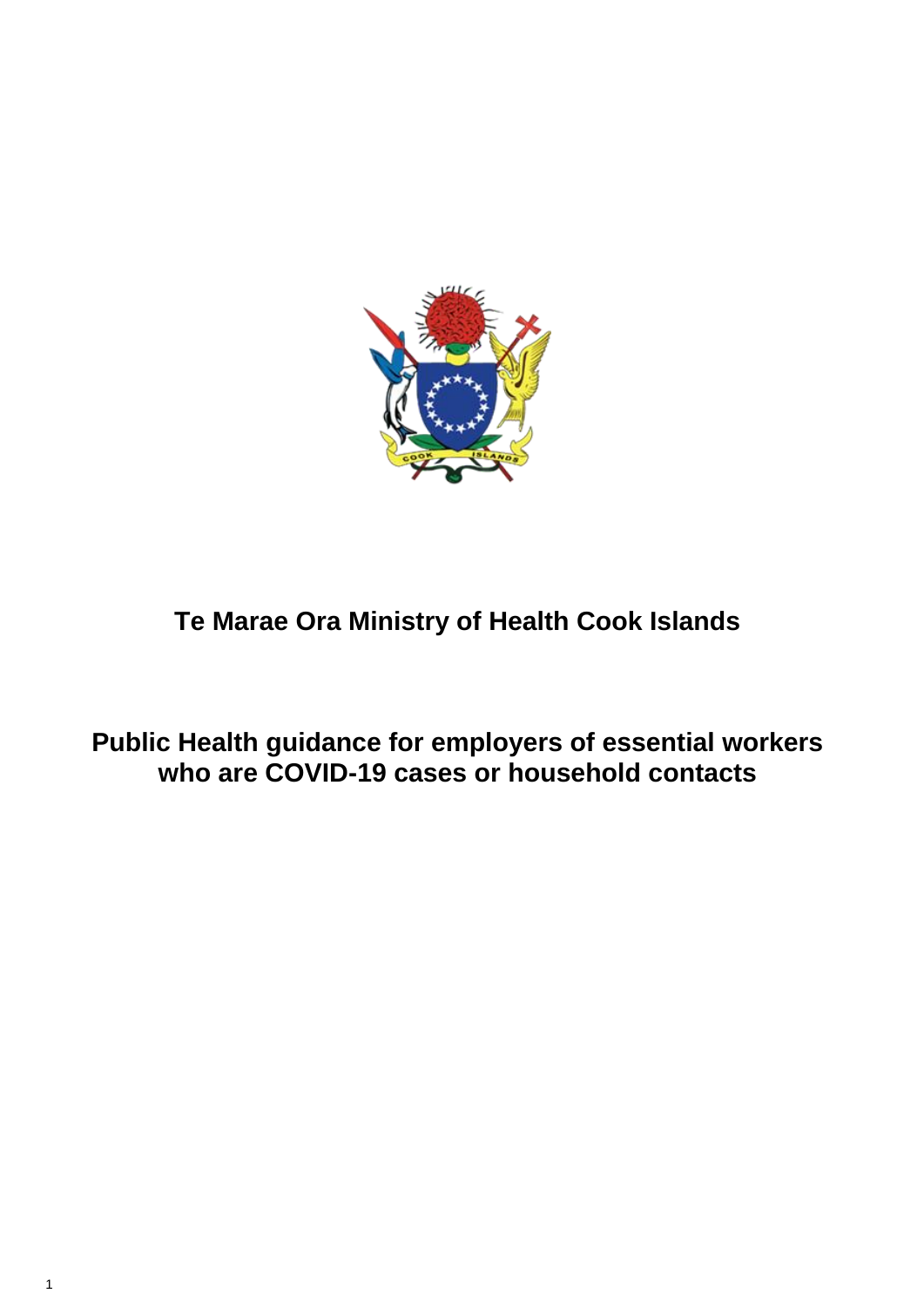### 2

#### **Contents**

| Introduction                                                                 | 3  |
|------------------------------------------------------------------------------|----|
| Scope                                                                        | 3  |
| <b>Key Principles</b>                                                        | 3  |
| Preparedness                                                                 | 4  |
| Management of essential workers who are COVID-19 cases or household contacts | 4  |
| Management of essential workers who are COVID-19 household contacts          | 5  |
| Appendix 1: Risk assessment and categorisation of healthcare workers         | 7  |
| Appendix 2: What type of contact are you flowchart                           | 10 |
| References                                                                   | 11 |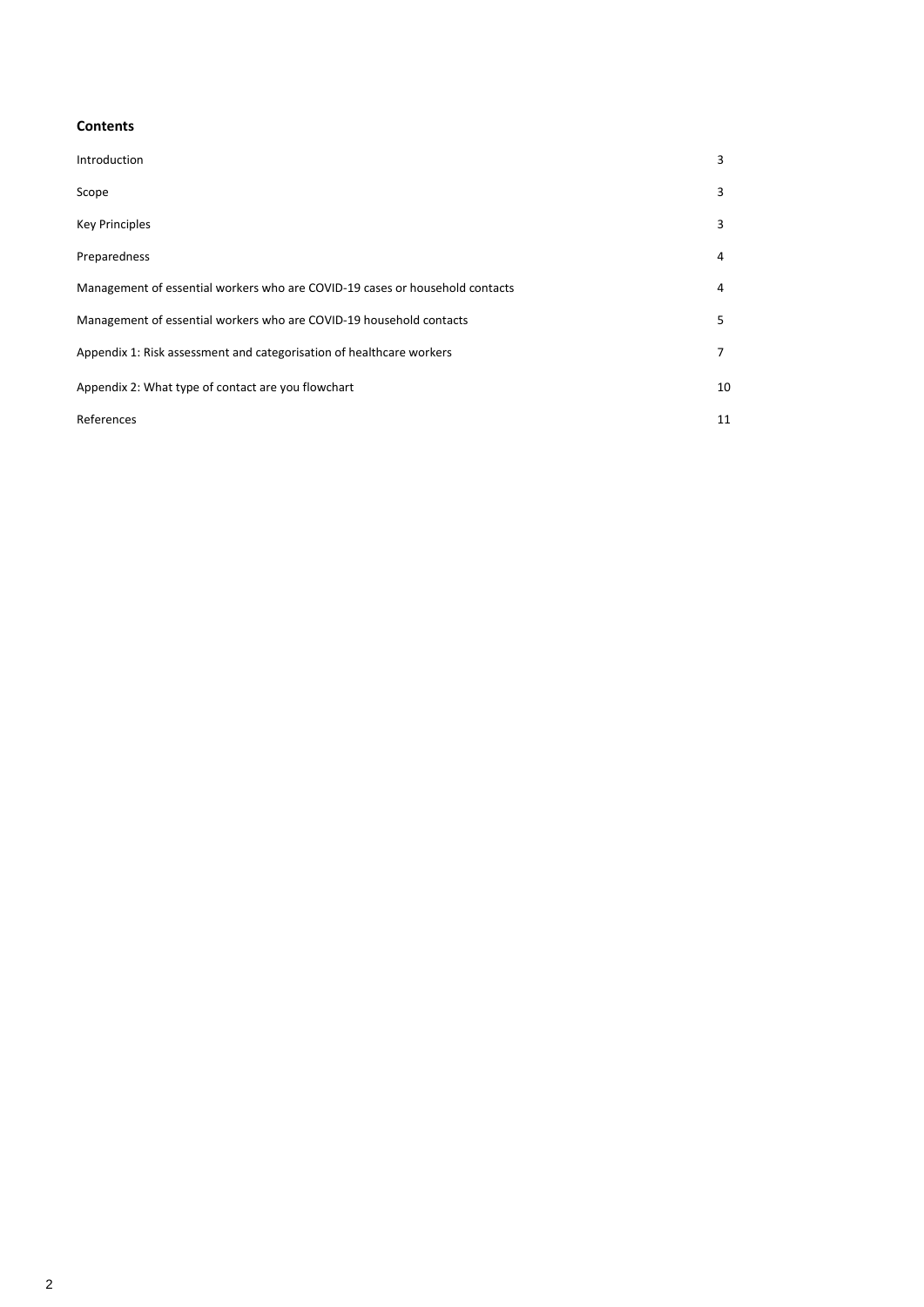$\overline{a}$ 

#### **Introduction**

This guidance can be used where service provision is at risk of substantial compromise due to staff absence related to infection or exposure, once there is evidence of community spread of a highly transmissible SARS-CoV-2 variant (example Omicron). Within the parameters of criticality, this document will assist employers to make decisions appropriate for their circumstances.

This document covers:

- o Being prepared for the situation when SARS-CoV-2 variant Omicron is becoming more widespread in the community
- $\circ$  Key principles for using this guidance
- o The management of workers who are:
	- COVID-19 cases
	- COVID-19 household contacts.

This guidance document has been adapted primarily from the following Ministry of Health New Zealand publication<sup>1</sup>

 [https://www.health.govt.nz/covid-19-novel-coronavirus/covid-19-information-health-professionals/guidance-critical-health](https://www.health.govt.nz/covid-19-novel-coronavirus/covid-19-information-health-professionals/guidance-critical-health-services-during-omicron-outbreak)[services-during-omicron-outbreak](https://www.health.govt.nz/covid-19-novel-coronavirus/covid-19-information-health-professionals/guidance-critical-health-services-during-omicron-outbreak)

#### **Scope**

This guidance applies to organisations and businesses identified as essential services in the *Essential Services and Restrictions Policy 2021*. These include:

- 1. **Critical infrastructure services:** Essential physical and information technology facilities, networks, services, assets, which, if disrupted or destroyed, would have a serious impact on the health, safety, security, economy or social well-being or the effective functioning of government;
- 2. **Entities:** Includes government agencies, non-government agencies, state-owned enterprises, Island Councils, Puna, private sector enterprises, schools and tertiary institutions and others involved in the supply chain for essential and non-essential services
- 3. **Essential services:** Are services that are considered critical to the safety and protection of households and functioning of the community before, during or after a State of Emergency and as stated in Section 23 and listed in the Schedule or notified by the Director pursuant to Section 6(9) of the Disaster Risk Management Act 2007. Under a State of Emergency or State of Disaster essential businesses are required to apply to the Director of EMCI for accreditation. As a SARS-CoV-2 variant Omicron outbreak may not constitute a State of Emergency or State Disaster this guideline provides direction **for personnel deemed essential under the Disaster Risk Management Act 2007**.This list is elaborated on in the *Essential Services and Restrictions Policy 2021*.

This advice will be updated as the COVID-19 situation continues to evolve. Updates will also be made available through the Te Marae Ora Ministry of Health Cook Islands website.

#### **Key Principles**

When this guidance is applied, the transmission risk in the community setting will/maybe be high and will be the most likely place that essential workers will acquire COVID-19 infection. However, the following guidance applies regardless of where someone is infected or potentially infected.

In the setting of increasing numbers of Omicron cases and as per TMO guidance, most people in the community will be expected to selfmanage their COVID-19 exposure and case experience at home.

International experience of Omicron suggests that within 2-3 weeks of initial community transmission, service provision will be at risk of potentially substantial compromise by staff absence related to Omicron infection or exposure. This would be on top of an already stretched workforce capacity. There will be a need therefore to make pragmatic decisions on the management of essential workers who are COVID-19 cases or exposed to COVID-19 at work or in the community. This means balancing transmission risk, the health and safety of the individual, their family and co-workers, with the ability to deliver safe services. Safety considers impacts on the workers themselves, co-workers as well as clients and their families.

This guidance has been developed based on international recommendations, which note the need for a pragmatic approach, balancing risks and the limited evidence about the options proposed. It is divided into two sections and applies to all workers who have been exposed to COVID-19 or may actually have COVID-19 that is household contacts and COVID-19 positive workers, in the context of an Omicron outbreak as follows:

- o If there is no criticality to the workforce or service, then the current advice for management of workers, COVID-19 exposures, and standard public health case and community exposure advice is to be followed. Where work from home options are appropriate, they should be utilised
- BUT, and only as a last resort, if there is a risk because of a critical workforce situation (either because of the criticality of the service provided or the number of people able to work) then different scenarios will be in effect if the individual is infected or exposed.

It is important that staff management is appropriately documented. Records should be kept as per own organisational policy.

<sup>1</sup> Guidance for situations where healthcare workers are COVID-19 cases or household contacts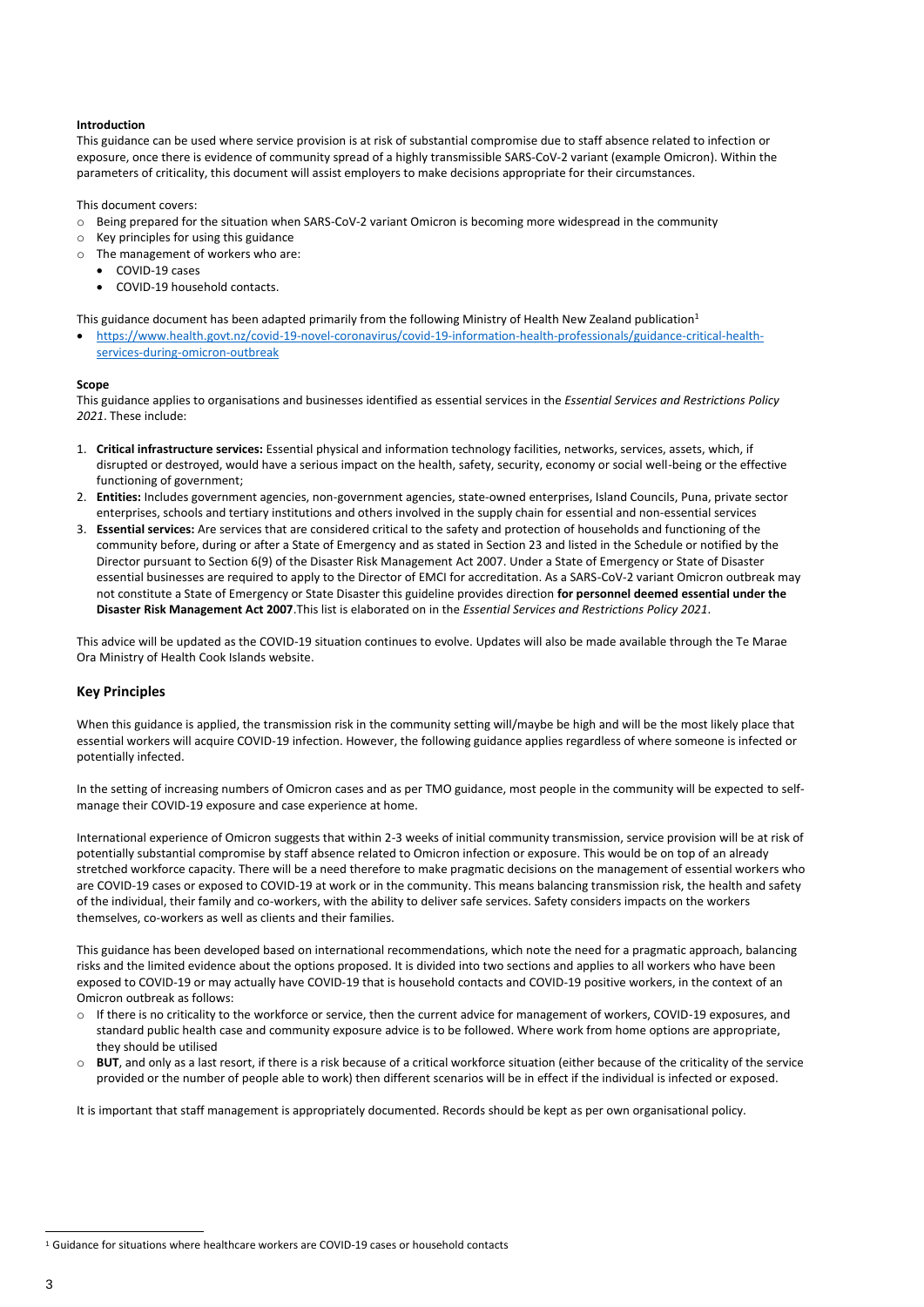4

#### **Preparedness**

**The basic public health measures matter** now more than ever.

- o Continue to support and encourage **all staff, and where possible clients, to (correctly) wear the recommended medical mask at all times** in all indoor settings (strongly encouraged in other settings for personal protection) , to maintain physical distance, and be vigilant about hand hygiene
- o There is increasing understanding that wearing a 'well fitting' mask that has at least three layers improves its effectiveness and protection. There are a variety of techniques to improve the fit of a medical mask (https://www.health.gov.ck/covid19/).
- o Ensure everyone who has COVID-19 symptoms stays home and gets tested
- o Where an essential worker is required to work (with symptoms or even tested positive but remain asymptomatic) due to the specialised nature of their work employers should ensure strict safety protocols. For example full PPE or the worker could be redeployed to do other non-contact roles.

**Receiving a booster dose of COVID-19 vaccination**. Boosters should be strongly encouraged for everyone who is eligible. Although staff who have not received a booster are treated as fully vaccinated (they have received two doses of vaccine) for the purposes of this guidance.

**Staff breaks/mealtimes are key occasions to allow for rest and refreshment.** However, if physical distancing is not optimal and when time spent with others is more than 15 minutes, removing masks at mealtimes means the risk of exposure is increased during breaks if a COVID-19 case has worked during their infectious period. Some services/organisations have implemented rostered/staggered meal breaks, are encouraging breaks to be outside or in open and well ventilated areas in the work place, and have asked staff to limit the time they spend with others when on breaks. **There is a need to be creative and supportive to maintain team morale. It is as critical that we ensure staff get breaks as it is that we keep them safe during these times.** Facilities for staff only and preferably department only meal and rest breaks areas should be made available to further limit potential transmission, where possible and practical. Encourage staff to bring packed lunch from home or an agency may want to consider supplying lunch for their staff to purchase.

**Communications are important.** All organisations and businesses need to talk with their staff about the potential scenario when this guidance will be applied and what that means in practice. This guidance describes exemptions for staff who are recovering cases or close/higher-risk contacts to return to or continue to work to maintain critical services in the face of a large-scale community COVID-19 outbreak, while balancing the risks involved. It does not mean affected staff are free to carry on life in the community outside of their home as if they were not a case or contact; outside of work staff will need to comply with relevant public health instructions for cases and household contacts.

**Use of Rapid Antigen Test (RAT) will be important** to safely allow implementation of this guidance. Given the high likelihood of many staff coming into contact with or contracting highly transmissible COVID-19 variants, and potential logistical issues in delivering RATs to individual staff members, all organisations and businesses are recommended to have arrangements in place to facilitate access for all staff to a supply of RATs. This supply of RATs should include instructions for use. Each agency should have a Health and Safety Officer trained to administer RAT testing for staff weekly or as required.

#### **Management of essential workers who are COVID-19 cases or household contacts**

Where service delivery is **not at risk** by their absence, workers should follow general public health advice for isolation, having informed their manager about their infection. If however, their ability to work is critical to service continuity, and if the worker is **asymptomatic or mildly symptomatic and improving** (that is they are not acutely unwell) **Table 1** outlines the recommended course of action.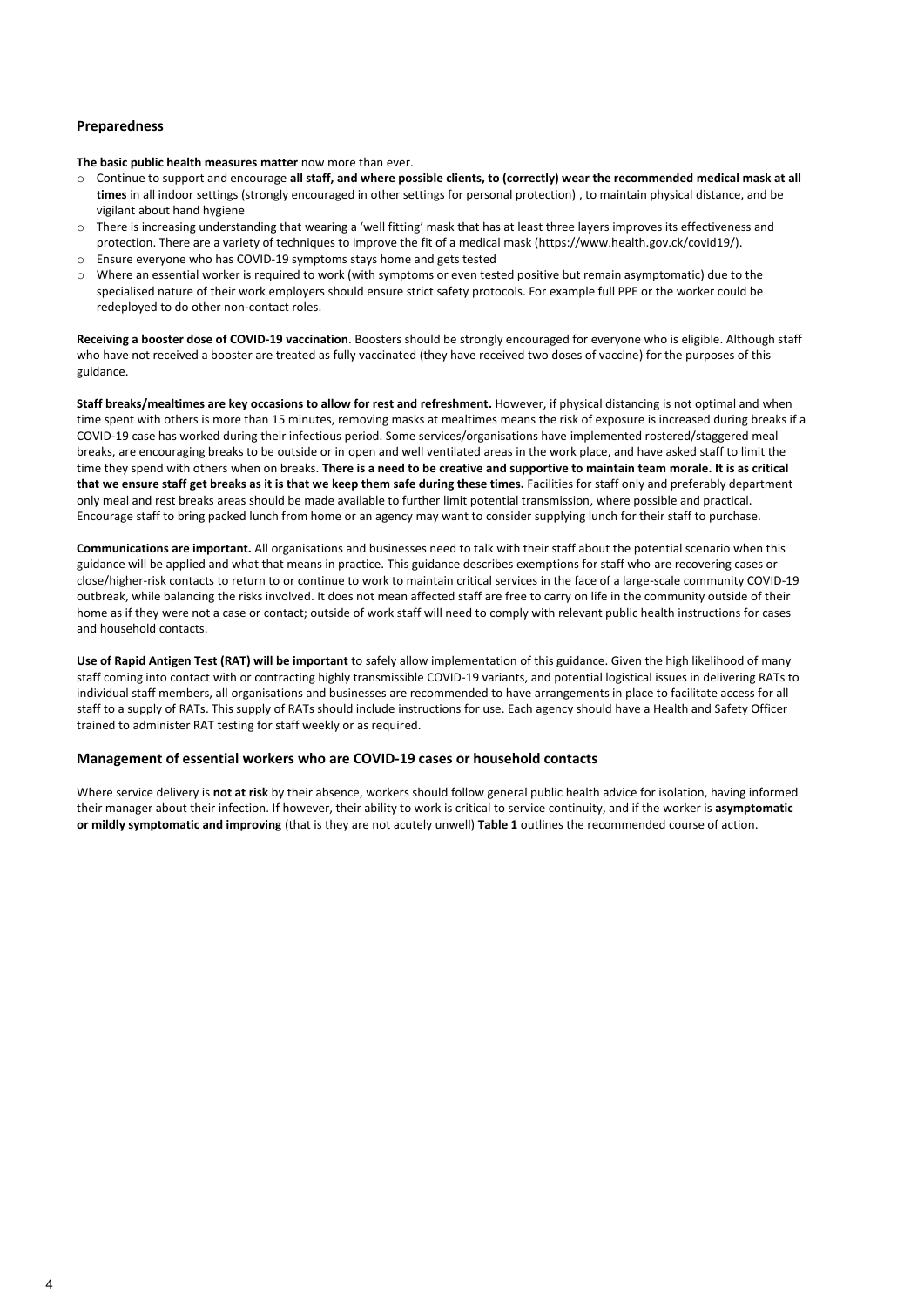- a well-fitting (advice on this is available) 94, TF98 or similar)
- IPC measures (hand hygiene, maintain icing)
- If in shared breaks and eating areas, nsmission risks described above
- ansport while commuting unless it is
- for you to get to work otherwise (see

k, continue to follow public health community cases

liaise with their employer for ongoing eir return to work

#### **Exposure risk community exposure**

ontact in the community

- presenting to continue working epending on the available test kits eekly testing until tested positive ny/each shift for 7 days<sup>++</sup> post
- lasted current settings for close
- dical mask
- ks and eating areas, noting the
- 
- acommuting unless it is
- work otherwise
- ome if symptoms develop and get

#### **Table 1: Management of essential workers who are COVID-19 cases**

| <b>Vaccination status</b>                               | <b>Symptom status</b>                                 | <b>Stand-down from work</b>                                                                                                                                                                                                                                                                                                                                                                                                                                                                                                                                                                                                                                                         | <b>Measures on return to work</b>                                                                                                                                                                                                                                                                    |
|---------------------------------------------------------|-------------------------------------------------------|-------------------------------------------------------------------------------------------------------------------------------------------------------------------------------------------------------------------------------------------------------------------------------------------------------------------------------------------------------------------------------------------------------------------------------------------------------------------------------------------------------------------------------------------------------------------------------------------------------------------------------------------------------------------------------------|------------------------------------------------------------------------------------------------------------------------------------------------------------------------------------------------------------------------------------------------------------------------------------------------------|
| Boosted, or primary course COVID-19<br>vaccination only | Asymptomatic or mildly symptomatic (and<br>improving) | Stand down for 5 days <sup>2</sup> , and RAT test day 5 <sup>*</sup> if negative, RAT<br>test day 6 prior to shift. If both Day 5 and Day 6 RAT tests<br>are negative, return to work on Day 6<br>If RAT positive at Day 5, continue daily RAT testing until<br>negative, then return to work the following day after a<br>further negative RAT prior to their shift (i.e. negative tests<br>two days in a row)^If possible redeploy:<br>to a non-contact role or<br>reassign with a up positive employees who are<br>asymptomatic or very mild conditions who are well to<br>continue working<br>If Day 7 and asymptomatic return to work without requiring<br>a negative RAT test | Correct use of a well-fitti<br>mask (N95, KF94, TF98 o<br>Practice other IPC measu<br>physical distancing)<br>Be very careful if in share<br>noting the transmission<br>Avoid public transport w<br>unmanageable for you to<br>further below)<br>Outside of work, continu<br>instructions for commun |
|                                                         | More than mildly symptomatic and not improving        | Continue to remain at home                                                                                                                                                                                                                                                                                                                                                                                                                                                                                                                                                                                                                                                          | The worker should liaise with<br>management of their return                                                                                                                                                                                                                                          |

Again, where service delivery is not at risk by their absence, the current advice for management of essential workers COVID-19 exposures, and standard public health community exposure advice should be followed, with the workers manager having been informed about their exposure.

Where their ability to work is critical to service continuity, their level of risk will be assessed using a standard risk assessment and categorisation tables in Appendix One and then Table 2 below outlines the recommended course of action. This framework assumes that:

| <b>Exposure type</b>                                   | Lower risk exposures or casual contact in the community                                                                                                                                                                                                                                     | <b>Higher risk exposures or close contact</b>                                                                                                                                                                                                                                                                                                                                                                                                                                                                             |
|--------------------------------------------------------|---------------------------------------------------------------------------------------------------------------------------------------------------------------------------------------------------------------------------------------------------------------------------------------------|---------------------------------------------------------------------------------------------------------------------------------------------------------------------------------------------------------------------------------------------------------------------------------------------------------------------------------------------------------------------------------------------------------------------------------------------------------------------------------------------------------------------------|
| Restrictions or stand-down, as long as<br>asymptomatic | Level 1 or 2 contacts or casual contact in the community<br>No stand-down required but:<br>Remain vigilant for symptoms<br>Stay home if symptoms develop and get a test<br>Surveillance testing if recommended and already in place<br>for the staff group of which the worker is a part of | Level 3 or 4 contact or household cont<br>Negative Day 1 <sup>+</sup> RAT test before pr<br>This point and second point - depe<br>- otherwise a weekly or twice wee<br>Negative RAT required before any/<br>last* exposure (depending on the<br>contacts), where possible<br>Correct use of a well-fitting medica<br>Be very careful if in shared breaks<br>transmission risks described above<br>Avoid shared transport for work co<br>unmanageable for you to get to wo<br>Be vigilant for symptoms. Stay hon<br>a test |

l <sup>2</sup> Please note the days for testing are current as of 14 March 2022. Please check with TMO re changes to the testing

\*Day 0 is either day of symptom onset, or day of first positive test if asymptomatic throughout

^ Any RAT undertaken to return to work should be done before going to work (not at work prior to starting a shift)

<sup>+</sup> Please check with TMO for further advice

#### **Management of essential workers who are COVID-19 household contacts**

- o The affected essential worker involved has had a full primary COVID-19 vaccine course +/- booster and has always worn a medical mask as a minimum whilst in the workplace
- o The actions for staff who have been exposed in the community and categorised as household contacts are the same as for those at higher risk exposures at work.

#### **Table 2: Management of COVID-19 contacts (exposed at work or in the community), for essential workers**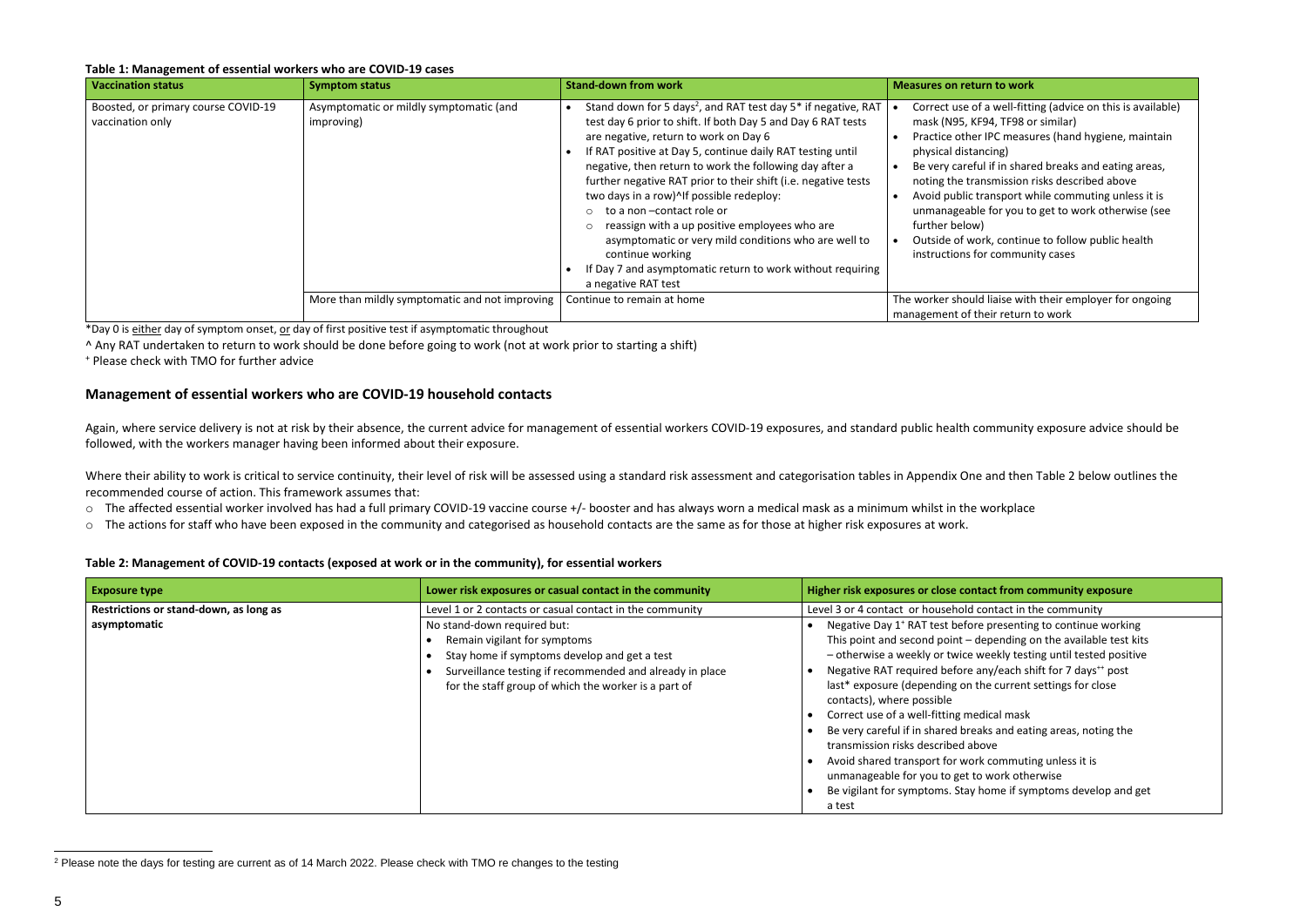#### ow public health instructions for tacts have ongoing exposure to a the quarantine period and/or  $\nu$  need to be extended $^{**}$

|  |  | Outside of work, continue to follo   |
|--|--|--------------------------------------|
|  |  | community contacts. Where cont       |
|  |  | case (that is in their household), t |
|  |  | period of testing using RATs may     |

<sup>+</sup>Day 0 is the day of, or last day of, exposure(s), day 1 is the first day following the day of, or last day of, exposure

++Note the duration of RAT testing relates to standard period of isolation time for COVID-19 household contacts.

\* Household contacts should minimise contact with the case in their household as much as possible. For household contacts with ongoing exposure, testing before each shift begins when they return to work and needs to continue until 7 days after last exposure (example when the case they are living with is declared non-infectious). Similarly, outside of work they need to follow public health instructions about quarantine as per current household contact requirements.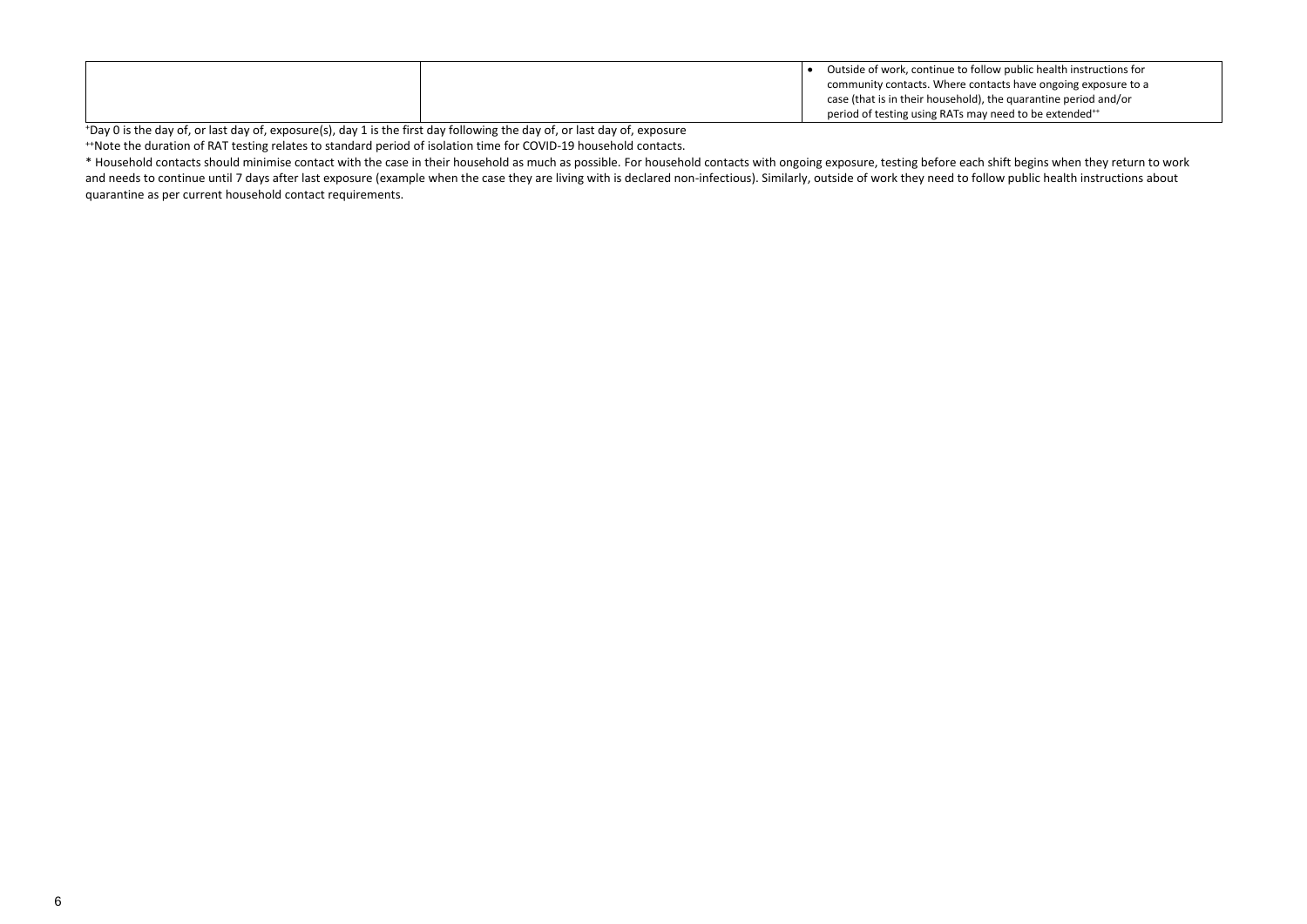l

#### **Appendix 1: Risk assessment and categorisation of healthcare workers<sup>3</sup>**

| Risk assessment should always take into account the community prevalence of COVID-19 as well as the following:                                                                                                                             |                                                                                                                                                                                                                                                                                                                                                                                                                                                                                                                  |                                                                                                                                                                                                                                                                                  |                                                                                                                                                                                                                                                                                                                                                          |
|--------------------------------------------------------------------------------------------------------------------------------------------------------------------------------------------------------------------------------------------|------------------------------------------------------------------------------------------------------------------------------------------------------------------------------------------------------------------------------------------------------------------------------------------------------------------------------------------------------------------------------------------------------------------------------------------------------------------------------------------------------------------|----------------------------------------------------------------------------------------------------------------------------------------------------------------------------------------------------------------------------------------------------------------------------------|----------------------------------------------------------------------------------------------------------------------------------------------------------------------------------------------------------------------------------------------------------------------------------------------------------------------------------------------------------|
| <b>Exposure details</b><br>Known in-hospital<br>transmission provides a<br>higher risk of further<br>transmission<br>Exposure outside of work<br>including when commuting to<br>work<br>Exposure at work but with no<br>known transmission | <b>Case details</b><br>Case infectiousness (example CT value<br>where available)<br>Presence and type of symptoms, such as<br>respiratory distress or delirium which<br>increase the risk of transmission<br>Aerosol/droplet generating behaviours<br>(AGB/DGB) by the case, such as shouting,<br>coughing, respiratory distress, sneezing,<br>vomiting, spitting or exercise<br>Aerosol generating procedures (AGPs)<br>being performed on the case<br>Confirmed secondary cases<br>COVID-19 vaccination status | <b>Contact details</b><br>Whether exposure is confirmed or only<br>possible<br>Type of contact with case<br>Physical distance from case<br>Duration of exposure<br>Type of procedure performed (if<br>relevant) example aerosol-generating<br><b>COVID-19 vaccination status</b> | Infection prevention and control details<br>Mask use and hand hygiene by patient<br>Use of appropriate PPE including medical<br>mask, or where required P2/N95<br>respirator use (and whether fit tested)<br>Use of eye protection during AGP or<br>AGB/DGB<br>Hand hygiene by staff member<br>Correct donning and doffing of PPE (i.e.,<br>no breaches) |

**Table 3: Factors to consider in risk assessment**

#### **Environmental exposure details**

- Use of shared equipment
- Use of communal spaces (example tea rooms, workstations, offices)
- Ventilation
- Room size and configuration

<sup>&</sup>lt;sup>3</sup> This risk assessment advice and risk matrix are extracted from the standard guidance for risk assessment and categorisation of health care workers exposed to COVID-19, effective 24 January 2022.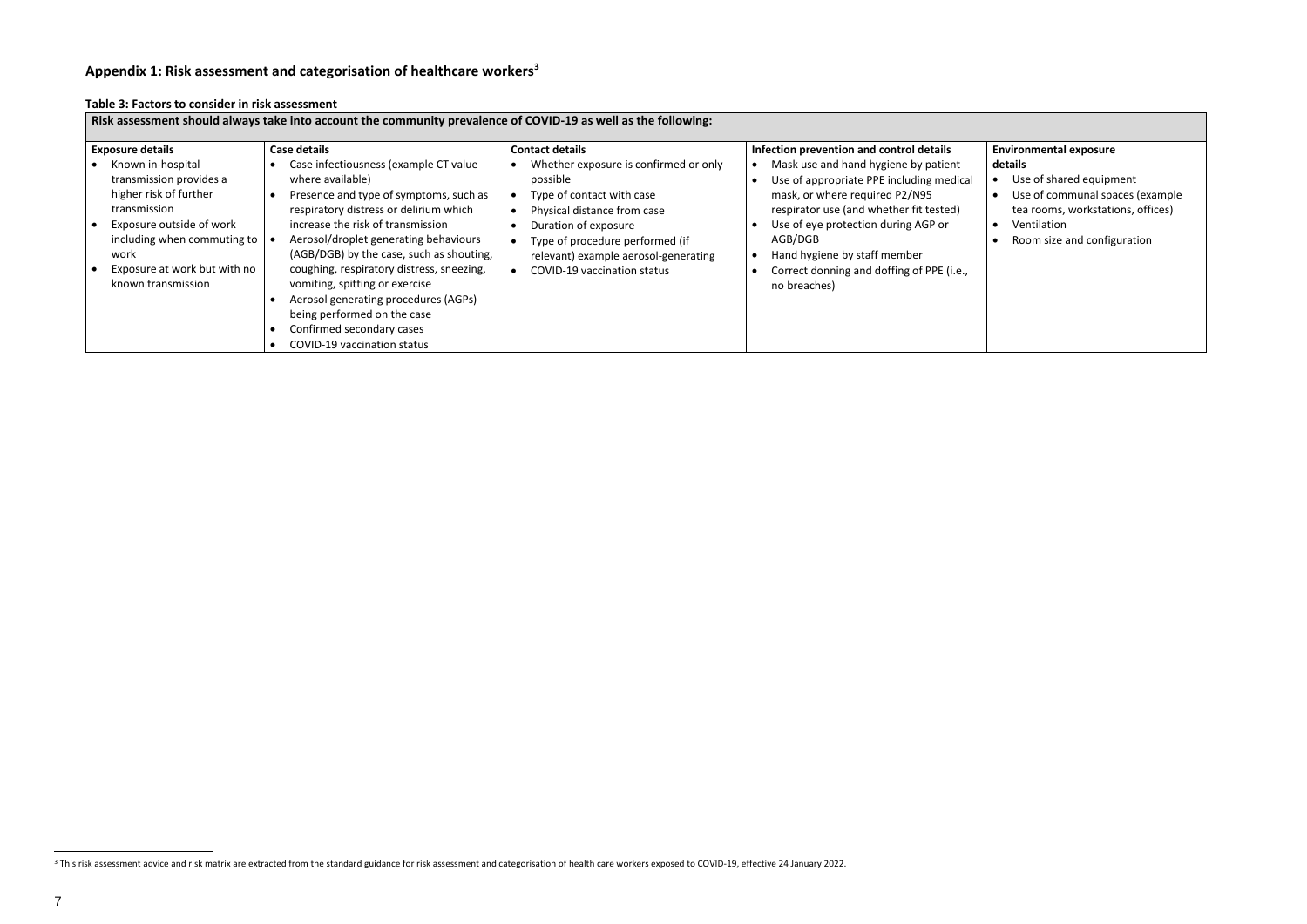l

| Note: All exposure category decisions are                                                                                                                                                                                                                                                                                                     | Low risk exposure                                                                                                                                                                                      | Moderate risk exposure                                                                                                                                                                                                                                                                                                                                                                          | High risk exposure                                                                                                                                                                                                                                                                                                                                                                        | <b>Highest risk exposure</b>                                                                                                                                                                                                                                                                                                                                    |
|-----------------------------------------------------------------------------------------------------------------------------------------------------------------------------------------------------------------------------------------------------------------------------------------------------------------------------------------------|--------------------------------------------------------------------------------------------------------------------------------------------------------------------------------------------------------|-------------------------------------------------------------------------------------------------------------------------------------------------------------------------------------------------------------------------------------------------------------------------------------------------------------------------------------------------------------------------------------------------|-------------------------------------------------------------------------------------------------------------------------------------------------------------------------------------------------------------------------------------------------------------------------------------------------------------------------------------------------------------------------------------------|-----------------------------------------------------------------------------------------------------------------------------------------------------------------------------------------------------------------------------------------------------------------------------------------------------------------------------------------------------------------|
| based on a local risk assessment.<br>This matrix should be seen as guidance<br>only.<br>The highest risk duration or proximity<br>parameter met should be used (e.g.,<br>face-to-face trumps <30min in the room<br>and $>1.5m$ )<br>Case = confirmed positive case in a staff<br>member or other person in the<br>organisational environment. | 1. Shared indoor space: In general, more than<br>1.5m apart and under 30 minutes<br>cumulative in 24 hours<br>OR<br>Exposure outdoors: less than 1.5m for more<br>2.<br>than 30 minutes and no AGP/AGB | Any face-to-face contact within 1.5<br>metres and less than cumulative 15<br>minutes in 24 hours<br>OR<br>In general, shared indoor space more<br>than 1.5m away for greater than<br>cumulative 30 mins in 24 hours<br><b>OR</b><br>$\bullet$<br>Based on agreed documented individual<br>risk assessment including assessments of<br>occupational exposures and of the<br>physical environment | Prolonged face-to-face contact within 1.5<br>metres and greater than cumulative 15<br>minutes in 24 hours<br><b>OR</b><br>Contact with multiple COVID-19<br>$\bullet$<br>confirmed cases/suspected<br>cases/probable cases<br><b>OR</b><br>Based on agreed documented individual<br>risk assessment including assessments of<br>occupational exposures and of the<br>physical environment | • Aerosol generating behaviours<br>(AGBs from the case example<br>uncontrolled coughing,<br>singing, shouting, exercise)<br>where the person is not able<br>to adopt respiratory etiquette<br>OR<br>Direct exposure to the<br>$\bullet$<br>mouth/nose/eyes with<br>infectious body fluids (e.g.,<br>coughed, sneezed, vomited<br>on) from the case<br><b>OR</b> |
| No increased risk = transient, not face-<br>to-face, limited contact that does not<br>meet the definition of face-to-face<br>contact.                                                                                                                                                                                                         |                                                                                                                                                                                                        |                                                                                                                                                                                                                                                                                                                                                                                                 |                                                                                                                                                                                                                                                                                                                                                                                           | Aerosol generating procedures<br>$\bullet$<br>(AGPs) during procedure or<br>settle time                                                                                                                                                                                                                                                                         |
|                                                                                                                                                                                                                                                                                                                                               | Vaccination status of the healthcare worker                                                                                                                                                            |                                                                                                                                                                                                                                                                                                                                                                                                 |                                                                                                                                                                                                                                                                                                                                                                                           |                                                                                                                                                                                                                                                                                                                                                                 |
| <b>PPE</b> = Personal protective equipment                                                                                                                                                                                                                                                                                                    | Full <sup>4</sup>                                                                                                                                                                                      | Full                                                                                                                                                                                                                                                                                                                                                                                            | Full                                                                                                                                                                                                                                                                                                                                                                                      | Full                                                                                                                                                                                                                                                                                                                                                            |
| No effective PPE worn by staff member<br>or case (no PPE or PPE with major<br>breaches such as mask below nose)                                                                                                                                                                                                                               | Level 1<br>Level 2<br>Based on risk assessment                                                                                                                                                         | <b>Level 2</b>                                                                                                                                                                                                                                                                                                                                                                                  | Level 3                                                                                                                                                                                                                                                                                                                                                                                   | Level 4                                                                                                                                                                                                                                                                                                                                                         |
| Medical mask only worn by staff<br>member<br>• Case not wearing mask                                                                                                                                                                                                                                                                          | Level 1                                                                                                                                                                                                | Level 1                                                                                                                                                                                                                                                                                                                                                                                         | <b>Level 2</b>                                                                                                                                                                                                                                                                                                                                                                            | Level 4                                                                                                                                                                                                                                                                                                                                                         |
| Medical mask worn by staff member<br><b>AND</b><br>Case wearing mask<br>$\bullet$                                                                                                                                                                                                                                                             | Level 1                                                                                                                                                                                                | Level 1                                                                                                                                                                                                                                                                                                                                                                                         | Level 1                                                                                                                                                                                                                                                                                                                                                                                   | Level 4                                                                                                                                                                                                                                                                                                                                                         |
| Staff member in P2/N95, no eye<br>protection with no breaches                                                                                                                                                                                                                                                                                 | Level 1                                                                                                                                                                                                | Level 1                                                                                                                                                                                                                                                                                                                                                                                         | Level 1                                                                                                                                                                                                                                                                                                                                                                                   | Level 4 or Level 3<br>with individualised<br>risk assessment                                                                                                                                                                                                                                                                                                    |
| Staff member in P2/N95 and eye<br>protection with no breaches                                                                                                                                                                                                                                                                                 | No increased risk over background $-$ general surveillance testing where in place should continue                                                                                                      |                                                                                                                                                                                                                                                                                                                                                                                                 |                                                                                                                                                                                                                                                                                                                                                                                           |                                                                                                                                                                                                                                                                                                                                                                 |

Note: Eye protection may be recommended for IPC purposes to reduce transmission risk in the workplace, but not wearing eye protection does not constitute sufficient exposure risk to warrant inclusion in exposure event criteria EXCEPT when aerosol generating procedures are being undertaken or aerosol generating behaviours result in direct exposure to the eyes. However, employees should follow all IPC guidance provided by their employers at all times and this may include the routine use of eye protection.

Use of gown/apron and gloves should be risk assessed based on individual incident, exposure to body substance and chances of environmental contamination.

<sup>&</sup>lt;sup>4</sup> Full = is greater than or equal to 14 days following 2nd dose [\(https://covid19.gov.ck/sites/default/files/2022-01/COVID-19%20%28Air%20Border%20Entry%20Requirements%29%20Reguations%202021.pdf](https://covid19.gov.ck/sites/default/files/2022-01/COVID-19%20%28Air%20Border%20Entry%20Requirements%29%20Reguations%202021.pdf) or completion of primary co booster doses may result in the Ministry of Health changing this definition in the future.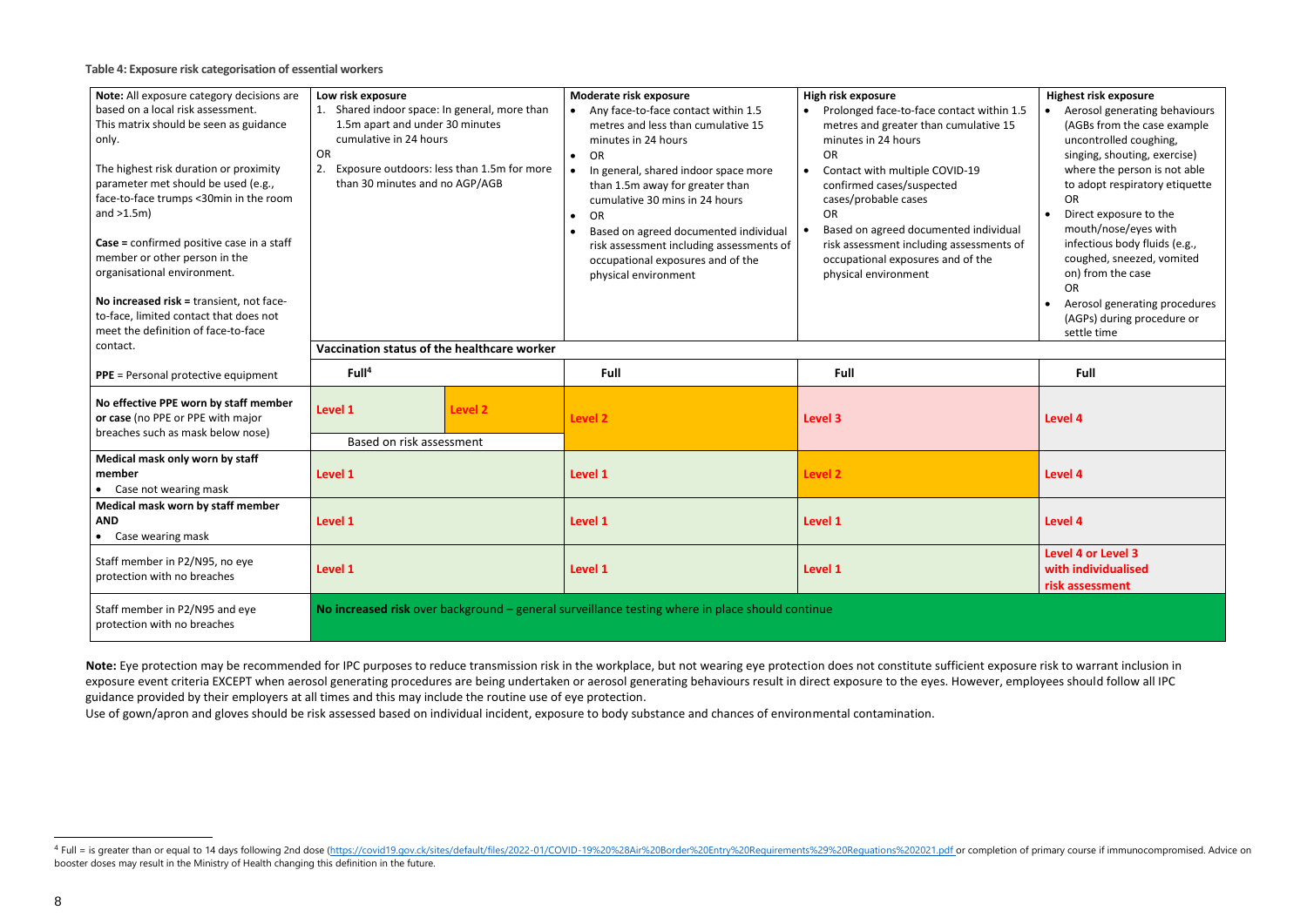ith IPC protocols when at work ith IPC protocols when at work It and symptom free for 24 hours rsening symptoms AND negative days quarantine, provided no new ith IPC protocols when at work It and symptom free for 24 hours tine, negative day 7 test and ion, negative day 7 test and It and symptom free for 24 hours

#### **Table 5: Exposure risk categorisation of essential workers – listed**

| <b>Contact Actions</b>        |                                                                                                                                       |
|-------------------------------|---------------------------------------------------------------------------------------------------------------------------------------|
| Level 1                       | No stand down from work required                                                                                                      |
|                               | Daily symptom / fitness for work screen as per local protocols<br>$\circ$                                                             |
| Low risk exposure             | Monitor for symptoms for 7 days<br>O                                                                                                  |
|                               | Test if symptomatic, no matter how mild, and stay at home until negative test result and until 24 hours symptom free<br>$\circ$       |
|                               | Comply with IPC protocols when at work<br>$\circ$                                                                                     |
|                               | Continue regular surveillance testing where in place/if applicable                                                                    |
| <b>Level 2</b>                | No stand down from work required if the following is in place                                                                         |
|                               | Daily symptom / fitness for work screen as per local protocols<br>$\circ$                                                             |
| <b>Moderate risk exposure</b> | Monitor for symptoms for 7 days<br>O                                                                                                  |
|                               | Fastidious use of medical mask, donned before entry to the workplace, changed as needed during the day and comply wit<br>O            |
|                               | When mask must be removed (example for eating and drinking), ensure physical distancing is maintained<br>$\circ$                      |
|                               | Test if symptomatic, no matter how mild, and stay at home until negative test result and symptom free for 24 hours<br>$\circ$         |
|                               | Continue regular surveillance testing where in place                                                                                  |
| Level 3*                      | No stand down from work required if the following is in place                                                                         |
|                               | Post exposure daily RAT testing (whether at work each day or not) required until day 7* instead of self-quarantine<br>$\circ$         |
| <b>High risk exposure</b>     | Daily symptom / fitness for work screen as per local protocols<br>$\circ$                                                             |
|                               | Monitor for symptoms for 7 days<br>$\circ$                                                                                            |
|                               | Fastidious use of medical mask, donned before entry to the workplace, changed as needed during the day and comply wit<br>$\circ$      |
|                               | When mask must be removed (example eating and drinking), ensure physical distancing is maintained<br>$\circ$                          |
|                               | Eat alone in a well-ventilated space, if possible<br>O                                                                                |
|                               | If symptoms develop within 7 days post exposure, no matter how mild, test again and self-isolate until negative test resul<br>O       |
|                               | Continue regular surveillance testing where in place once post-exposure monitoring is complete                                        |
|                               | When not at work, self-quarantine as per standard household close contact advice until 7 days*, provided no new or wor<br>O           |
|                               | daily tests                                                                                                                           |
|                               | Stand down is still required in the following situation                                                                               |
|                               | If daily testing declined or unavailable or not sufficiently timely, then                                                             |
|                               | Self-quarantine for 7 days post exposure and RAT on day 3* and 7 post exposure. Can return to work on completion of 7 or              |
|                               | or worsening symptoms and negative day 7 test                                                                                         |
|                               | o Once returned to work, ensure the following                                                                                         |
|                               | Fastidious use of medical mask, donned before entry to the workplace, changed as needed during the day and comply wit<br>$\circ$      |
|                               | Monitor for symptoms for 7 days                                                                                                       |
|                               | If symptoms develop within 7 days post exposure, no matter how mild, test again and self-isolate until negative test resul<br>$\circ$ |
|                               | Continue regular surveillance testing where in place once post-exposure monitoring is complete                                        |
| Level 4                       | If exposure has occurred on current shift, comply with IPC protocols, leave workplace at the end of the shift then<br>$\circ$         |
|                               | Self-quarantine for 7 days, test on days, 3* and 7 post exposure. Can return to work on completion of 7 days self-quarant<br>$\circ$  |
| <b>Highest risk exposure</b>  | symptom free for 24 hours                                                                                                             |
|                               | If exposure occurred prior to current shift, leave workplace immediately, test immediately then<br>$\circ$                            |
|                               | Self-quarantine for 7 days, test on days 0*, 3 and 7 post exposure. Can return to work on completion of 7 days self-isolation         |
|                               | symptom free for 24 hours                                                                                                             |
|                               | If symptoms develop within 7 days post exposure, no matter how mild, test again and self-isolate until negative test resul<br>O       |
|                               | Daily symptom / fitness for work screen as per local protocols once returned to work                                                  |
|                               | Continue regular surveillance testing where in place once post-exposure monitoring is complete                                        |
|                               | $\circ$                                                                                                                               |
|                               | Household members must follow current public health advice.                                                                           |

\*Day 0 is the day of, or last day of, exposure(s), day 1 is the first day following the day of, or last day of, exposure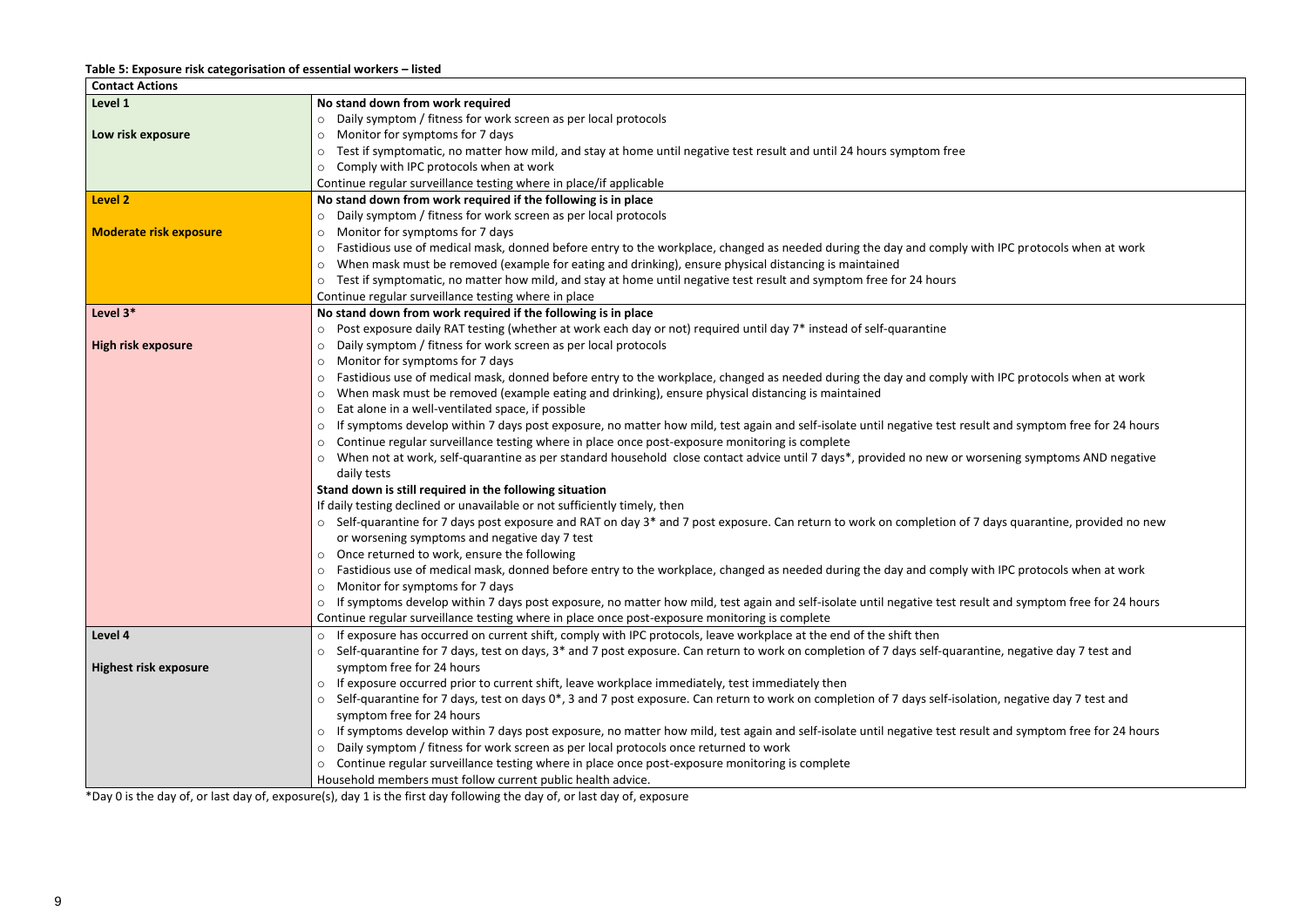# **COOK ISLANDS** COVID-19

## What type of contact are you?



#### This document has been adapted from the New Zealand Unite Against Covid-19 website